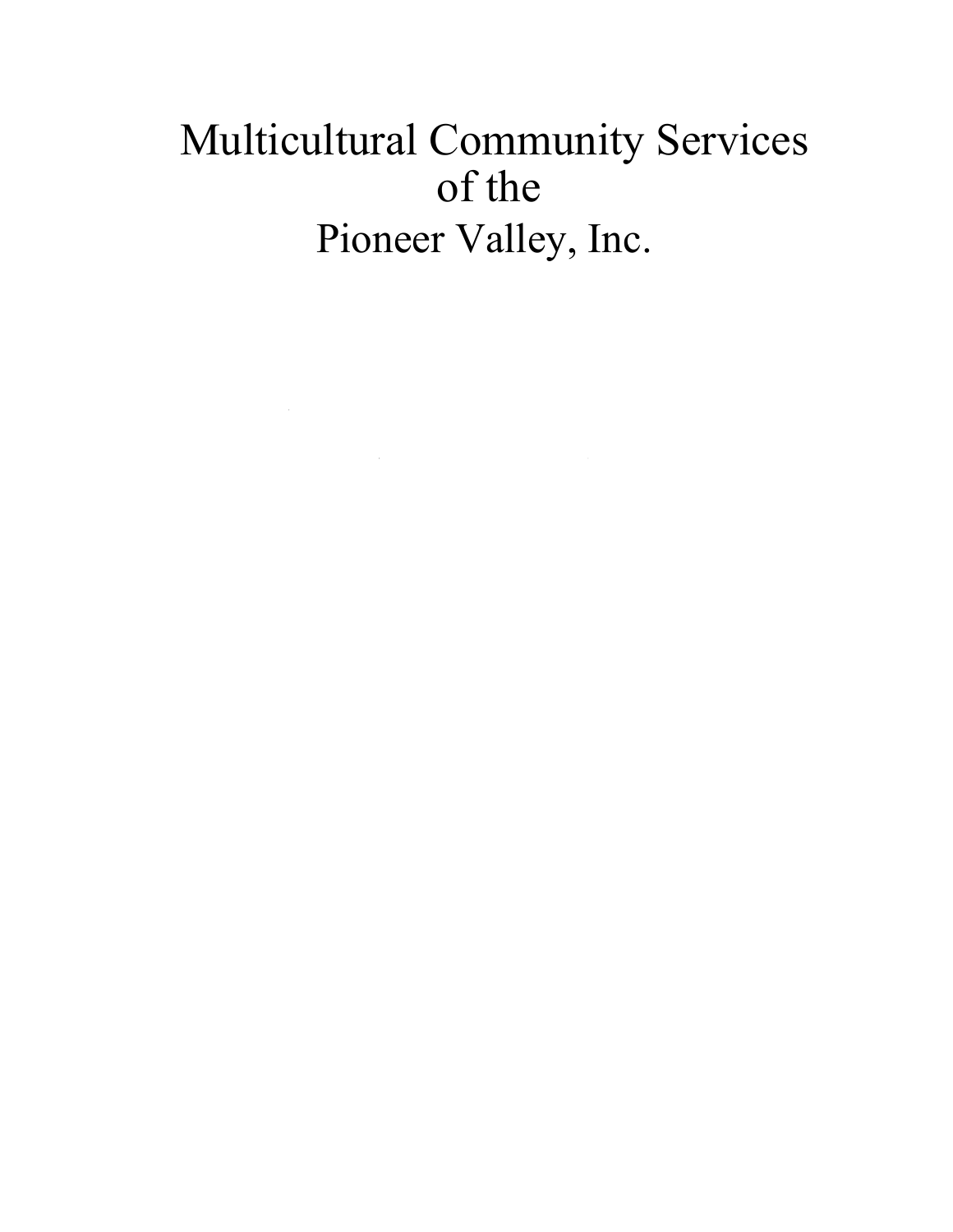## MULTICULTURAL COMMUNITY SERVICES OF THE PIONEER VALLEY, INC.

Strategic Plan: FY 2021-2026

#### Introduction:

MCS continues to be a vital partner with those supported, their families, the community labor force, and with its funding agencies. MCS will remain true to its mission while responding to changes anticipated over the next 5 years. The Strategic Plan for the period of January 2021- January 2026 is a result of widespread input, feedback, and analysis from 10 focus groups and surveys. It is designed to be dynamic and fluid, and for this reason will be reviewed each year by the Strategic Planning Team. Specific operational objectives will emanate from the Goals enumerated in each section.

#### Process:

MCS continues to be committed to widespread input and feedback from as many stakeholders as possible. Frankness was not only sought, but also encouraged. As a first order of focus, the Strategic Planning Team then sought to address whatever areas were perceived as weakness, build on current strengths, as well as to prepare for issues that were perceived as threats.

The Strategic Planning Team split into teams to interview the various focus groups. The latter were comprised of individuals supported, families, staff at all levels, board members, and the principal funding source--DDS. In all over 125 individuals participated in this process. Each focus group, especially those comprised of individuals, families, and staff, included a diverse crosssection of representatives to remain true to a central theme of the MCS mission. The Plan was presented to the Board of Directors for approval in January 2021.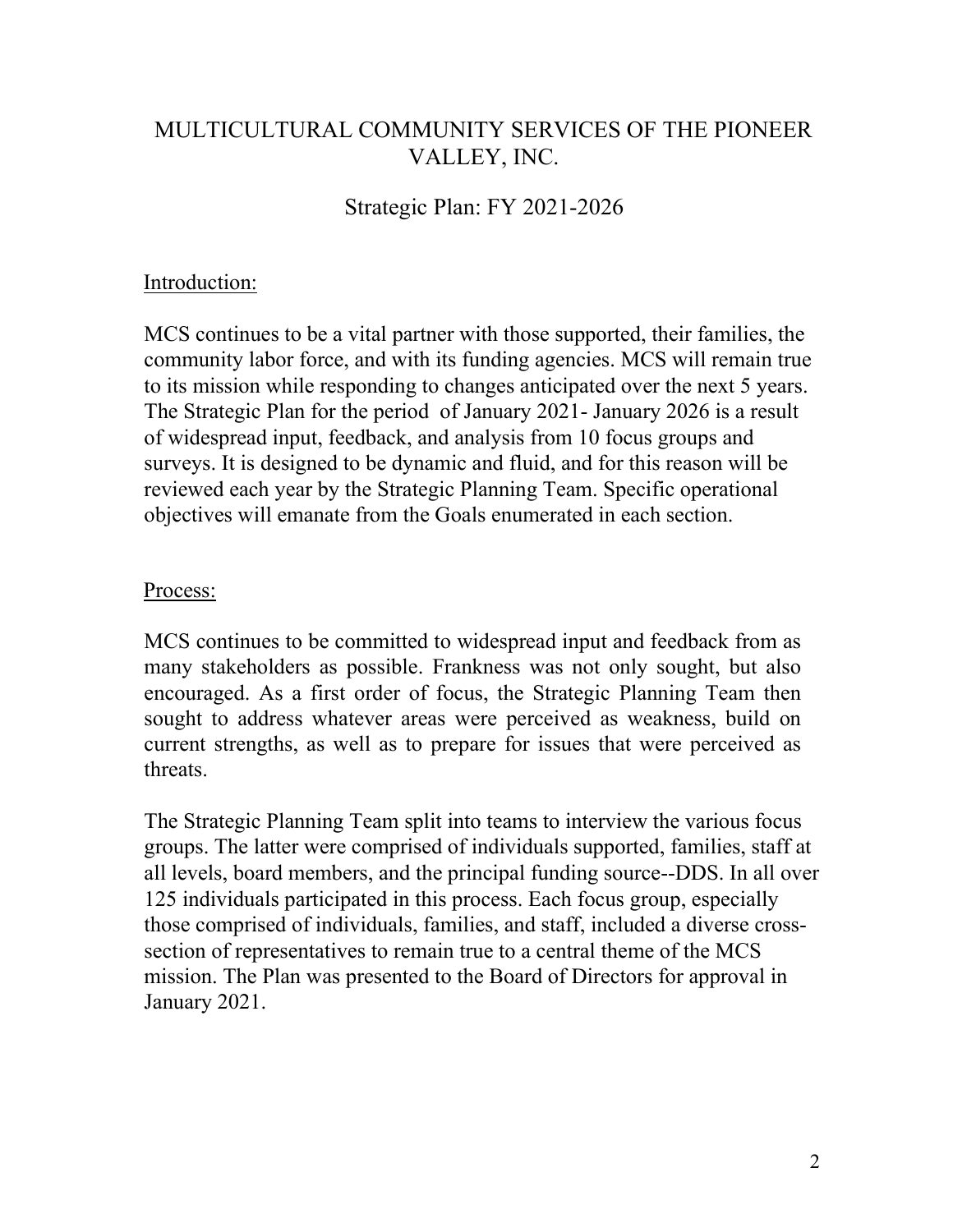# Multicultural Community Services of the Pioneer Valley, Inc.

# Mission Statement

Multicultural Community Services of the Pioneer Valley is committed to providing diverse, culturally and ethnically responsive supports to individuals with disabilities and their families across the life span in a variety of living situations. These supports seek to enhance the capacities of individuals with disabilities and their families, to maximize their quality of life, and support them as members of the larger community.

#### **Belief Statements**

MCS is committed to:

- Promoting diversity, equity, and inclusion in all its services;
- Excellence in the provision of individualized services that promote self-determination, individual control, and independence;
- Promoting and upholding the human rights and dignity of all people;
- Strengthening communities by supporting inclusion of all of its members;
- Being a responsive, accessible, and flexible resource for individuals and families;
- Maintaining an environment that values the contributions of staff;
- Providing an environment that encourages learning and teaching;
- Managing resources in a prudent and accountable manner; and,
- Promoting community awareness of MCS and its mission.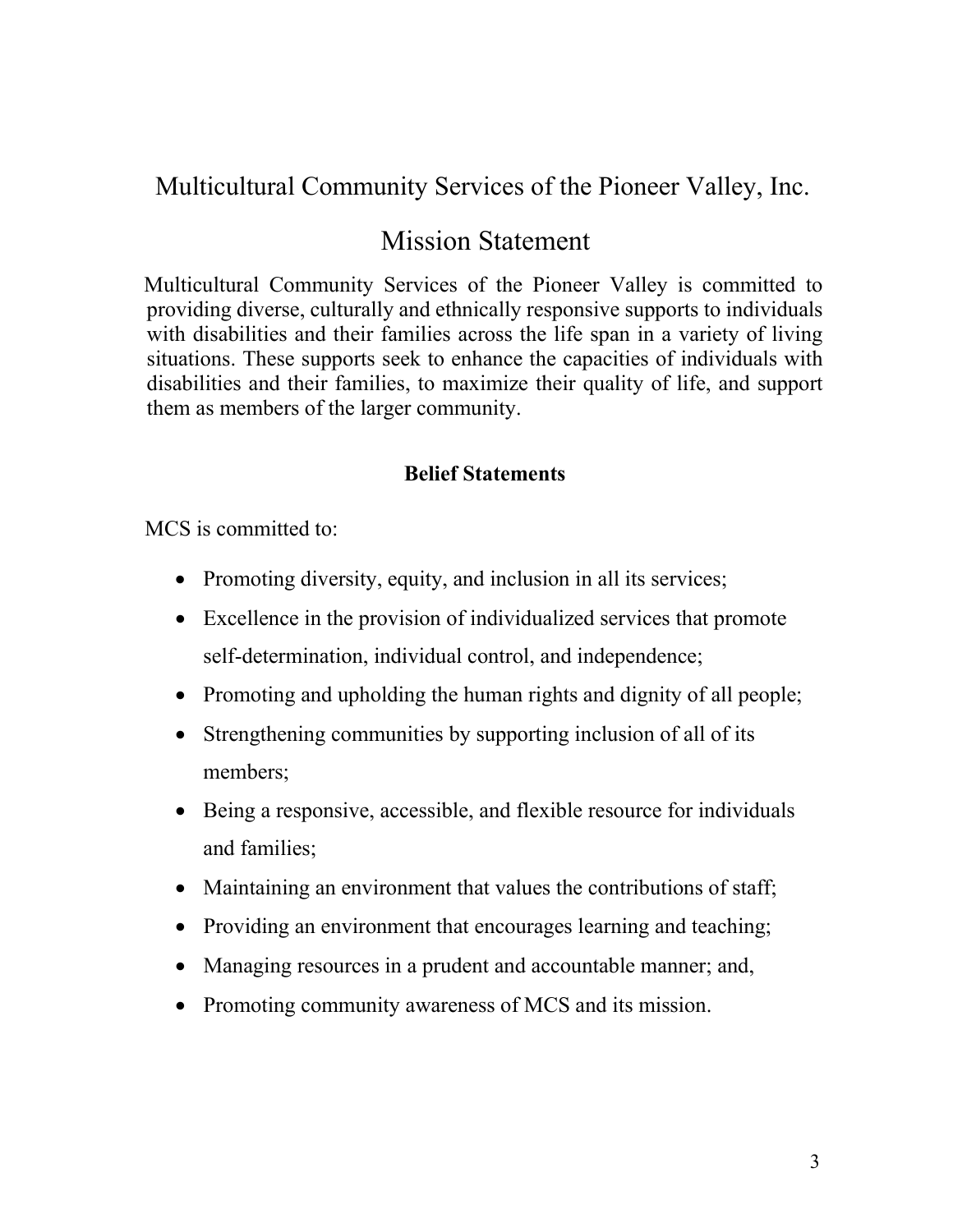# STRATEGIC DIRECTIONS & GOALS

### 1. SERVICE EXCELLENCE & ADVOCACY

MCS recognizes that the number one focus is always on those who currently receive supports from the agency. To this end, MCS also recognizes the critical importance of its workforce and the need to make every effort to maximize the work environment both in terms of material benefit and of job satisfaction.

The Strategic Planning Committee and the Board of Directors also recognize that its commitment to excellence must be an ongoing one, and that the agency must continually seek better ways to offer supports while preserving its values and principles. MCS will remain a committed advocate for those receiving its supports and will ensure that these supports are offered in the most culturally sensitive manner desired. MCS will continue to preserve, protect, and advance the progress individuals and families have made in areas of self-advocacy and self-direction.

In order to preserve and advance MCS' commitment to quality supports to each person and family served by the agency, the Strategic Planning Committee has established the following goals:

- A. MCS will strive to maintain the highest certification standards for each of the supports it provides. Current certifying/licensing organizations include the Social Security Administration, Department of Developmental Services (QUEST), Department of Public Health, Massachusetts Behavioral Health Partnership and CARF.
- B. MCS will develop a cross agency Clinical Team to address the unique needs of each program, drawing on established practices in each program to achieve an effective and efficient Clinical Team.
- C. MCS will foster and develop an environment that is conducive to teaching and learning for individuals, families, and staff using a cross disciplinary approach.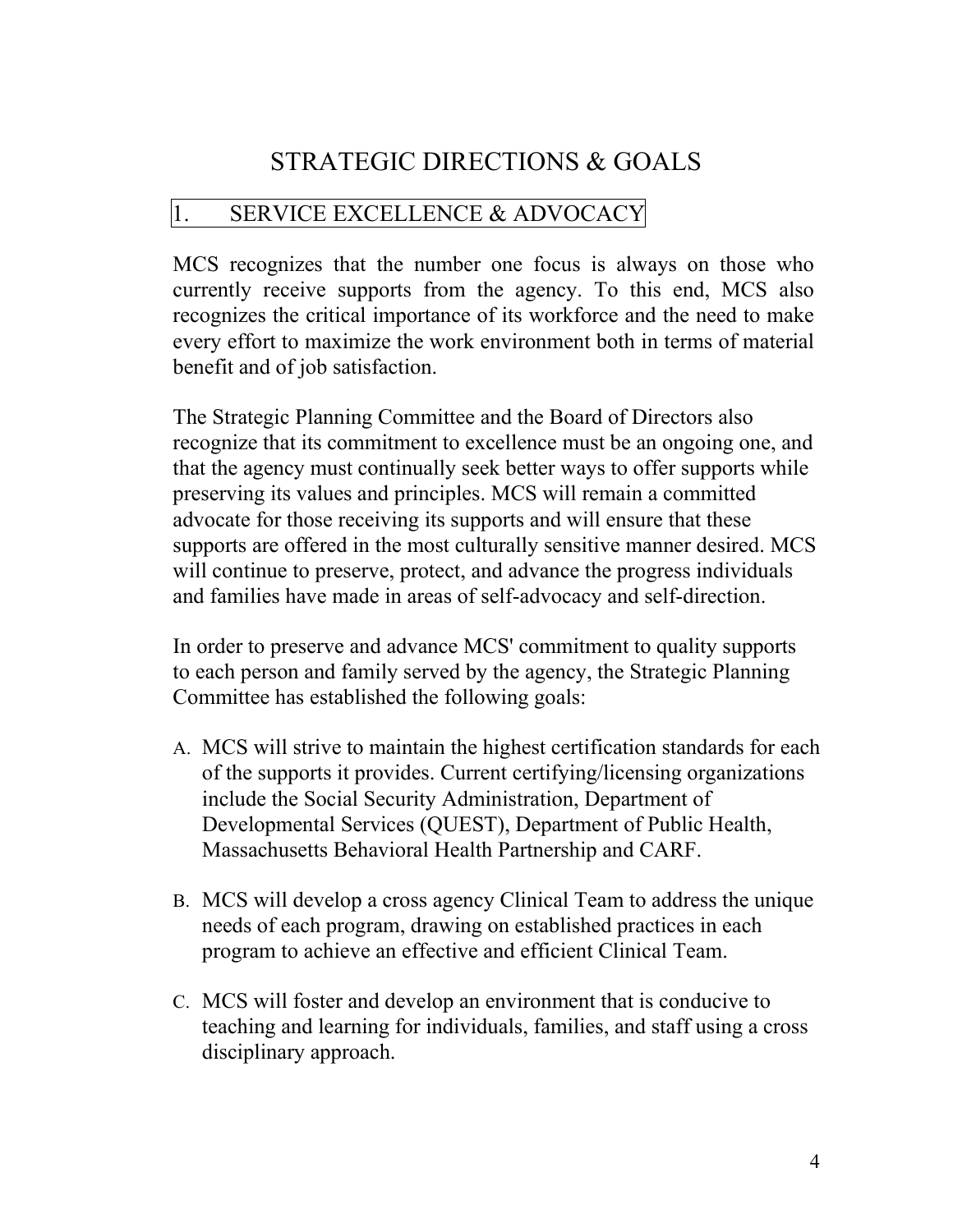## 11. MISSION & VALUES-BASED GROWTH

MCS remains committed to addressing community needs based on its mission and strengths. MCS recognizes that future growth must be judicious, disciplined, and preserve agency principles and values, and should give due consideration to the needs of staff and to the changing funding and/or regulatory parameters. MCS will continue to make every effort to nurture and preserve its role in the service system as a strong partner with capacity for quick to responses to referral source needs across all services.

The following Strategic Goals have been established in order to enhance the agency vitality:

- A. MCS will determine the optimal growth of each of its programs and establish organizational structures that support interdisciplinary collaboration. Services will be efficient, effective, and economical, promote excellence and share common goals.
- B. MCS will plan for changes to the role of traditional residential services and work in partnership with DDS to determine how best to meet the needs of newly referred individuals whose needs are significantly more acute than those currently served.
- C. MCS will continue to develop its capacity to support individuals with ABI, Autism, medical fragility, and seniors.

## 111. MANAGEMENT & ADMINISTRATION

MCS' organizational structure, its governance, and its leadership must ensure the most optimal environment possible in order to enhance the lives of those supported. Resources need to be maximized and apportioned cost effectively. Staff need to feel appreciated and well supported in their work environment. Communication needs to be streamlined, efficient, and effective.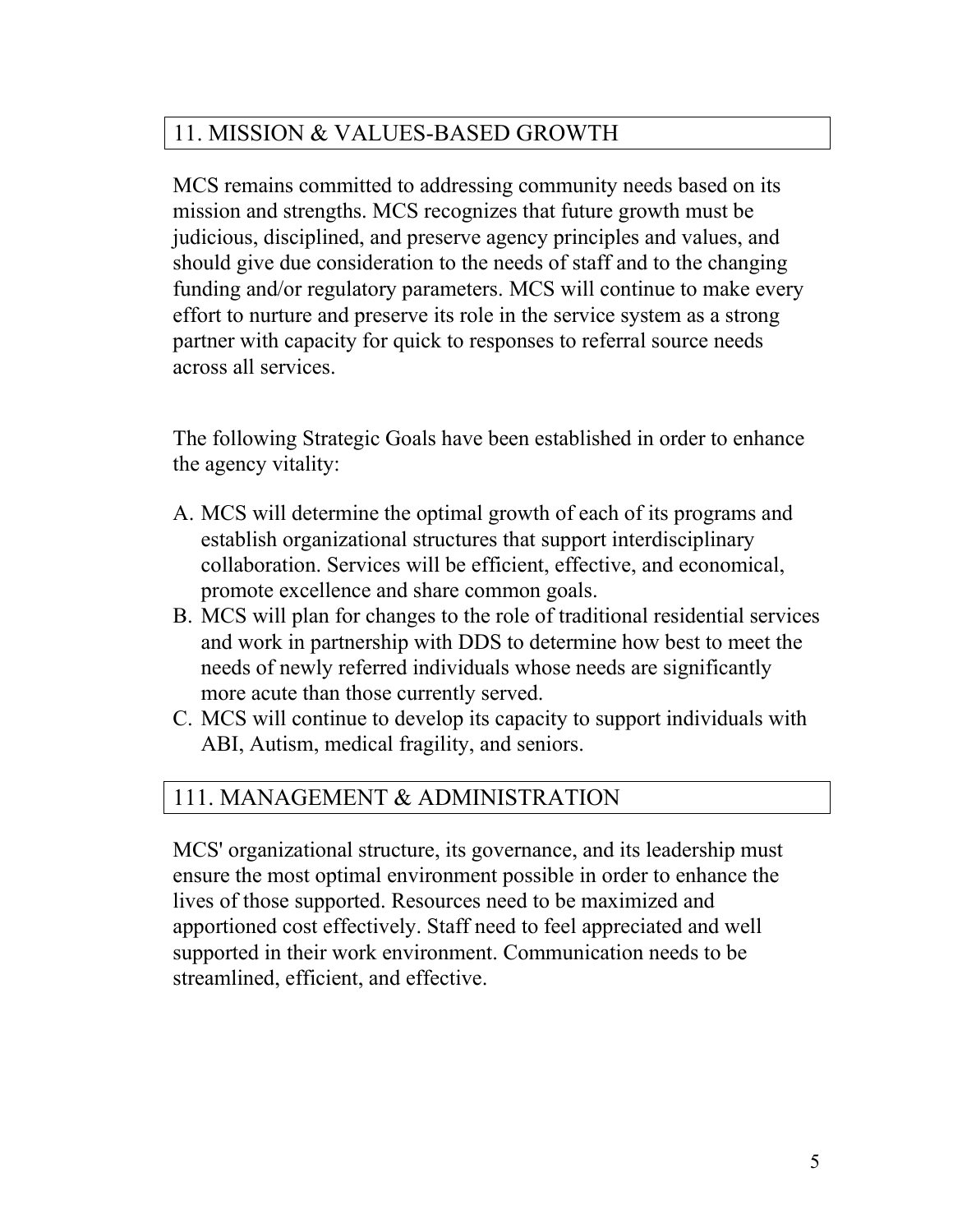The following Strategic Goals have been established to enhance the agency's management infrastructure, resource deployment, and human resource support and development:

- A. MCS will resolve its office space needs and will network its computer systems to better facilitate databased management and communication.
- B. MCS' technological infrastructure will be updated with a website that will be conducive to all levels of communication, internally and externally, and which will help in the sharing of internal expertise.
- C. MCS will update its personnel policies with an eye towards promoting greater interaction and feedback, staff mentoring, and supervisory training. In addition, the update will address recruitment and retention needs.
- D. MCS will review its current management structure and its ability to respond to external changes.
- E. MCS will establish a Quality Assurance Department to oversee licensing, certification, and on-going monitoring of program quality and requirements through the Human Rights Committee, satisfaction surveys, critical incident reports, and ongoing internal program audits. MCS will strive for the highest certification standards in each of the supports it offers.
- F. Celebrate MCS's diverse workforce and endeavor to further strengthen it by providing ongoing trainings and forums.

## IV. RESOURCES & COMMUNITY AWARENESS

MCS will continue to devote its efforts to community engagement that promotes the understanding that everyone, regardless of disability, should have a fulfilling life and that individuals and families are empowered as decision-makers and contributors to society.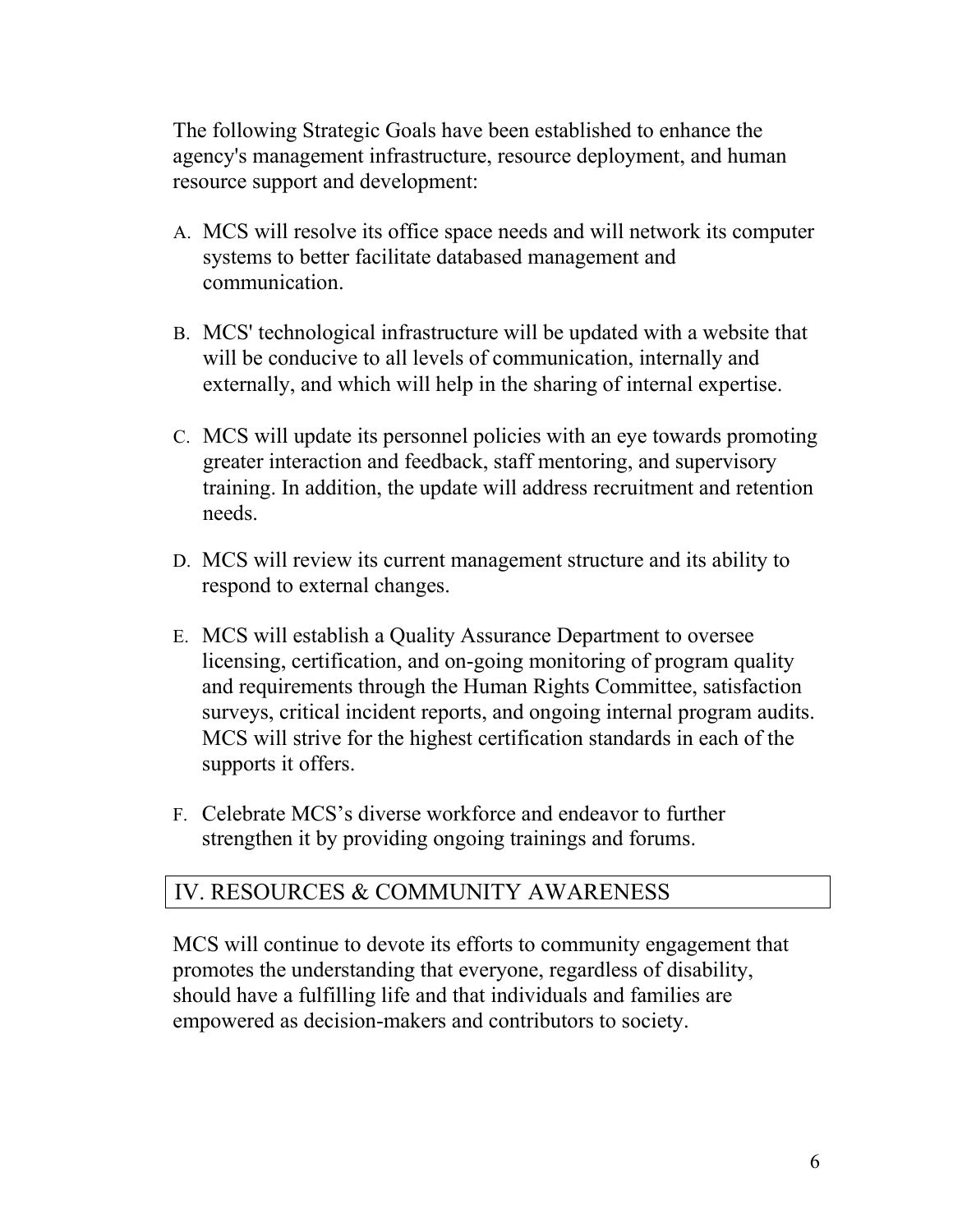The following Strategic Goals have been established to better inform the broader community of the role MCS plays in supporting individuals with disabilities and contributing to the vibrancy of communities across its service area.

- A. MCS will establish a Development Office that will conduct outreach to local government, media, and community organizations to promote its reputation as an exemplary organization with a long history of service and community participation.
- B. The Development Office will take the lead on fund raising efforts to promote its mission and strategic goals including strategic collaborations, grant applications, and identifying additional sources of revenue.
- C. MCS will seek out opportunities to network with other organizations, establish strategic partnerships and develop collaborative relationships geared towards promoting its mission.